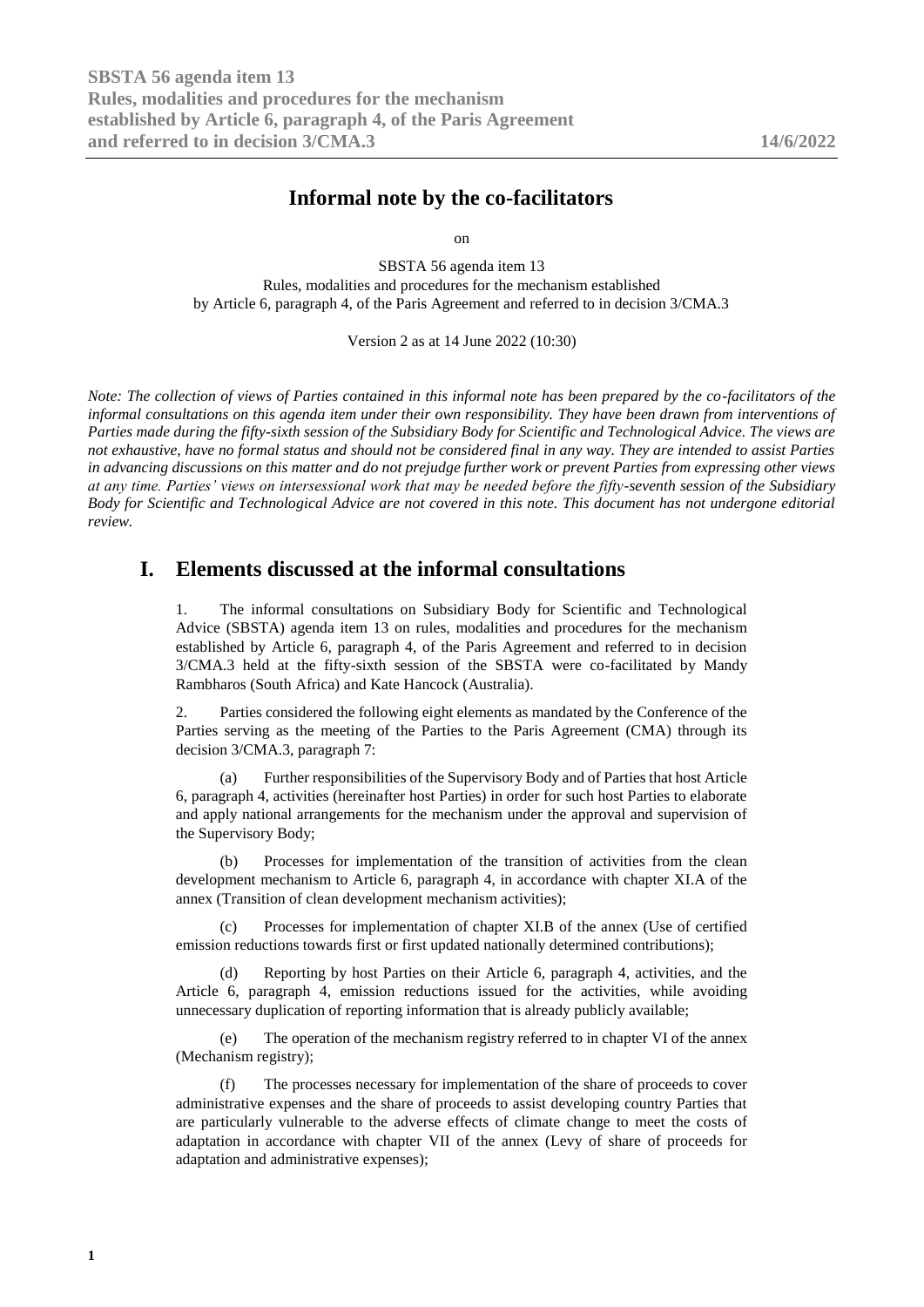(g) The processes necessary for the delivery of overall mitigation in global emissions in accordance with chapter VIII of the annex (Delivering overall mitigation in global emissions);

(h) The consideration of whether activities could include emissions avoidance and conservation enhancement activities.

3. The following sections lists views of Parties on each element provided during the fifty-sixth session of the SBSTA, in the order of consideration at the session, noting that this is a non-exhaustive list, reflects diversity of Parties' positions, not an agreement, and Parties may provide additional views in the future sessions of the SBSTA.

# **II. Views of Parties provided at the informal consultations**

- Environmental integrity and ambition need to be in the forefront of operationalizing Article 6.4;
- Capacity building is required to assist countries in addressing all elements of the mandate for operationalization of the 6.4 mechanism.

## **A. Share of proceeds**

- 4. Regarding the share of proceeds to cover administrative expenses (SOP admin):
	- It can be built on the model implemented under the clean development mechanism (CDM);
	- It is to be charged at registration of activities and at issuance of Article 6, paragraph 4, emission reductions (A6.4ERs);
	- At issuance, it is to be linked to the amount A6.4ERs being issued;
	- A set of principles is to be set by the CMA, while levels are to be decided by the Supervisory Body based on the management plan of the Supervisory Body, which is under the supervision of the CMA;

5. Regarding the share of proceeds to assist developing country Parties that are particularly vulnerable to the adverse effects of climate change to meet the costs of adaptation (SOP adaptation):

- A6.4ERs levied for SOP adaptation transferred to the Adaptation Fund is to be recorded for each activity and issuance in case the status of the activity and/or issuance changes in the future;
- How A6.4ERs levied for SOP adaptation will move needs consideration;
- There are differing roles and responsibilities of the SBSTA, the Supervisory Body and the Adaptation Fund in the implementation of SOP adaptation;
- Guidelines for monetizing collected A6.4ERs levied for SOP adaptation (e.g. price triggers, minimum volume, timing) is to be developed by the Adaptation Fund Board or the CMA;
- A specific account for A6.4ERs levied for SOP adaptation is needed in the mechanism registry;
- A specific process is needed to implement corresponding adjustment to the 5 per cent levied for SOP adaptation (as well as to A6.4ERs cancelled for overall mitigation in global emissions), including the first transfer in the mechanism registry and authorization of those units, while noting the need for defining "the first transfer" under the 6.4 mechanism;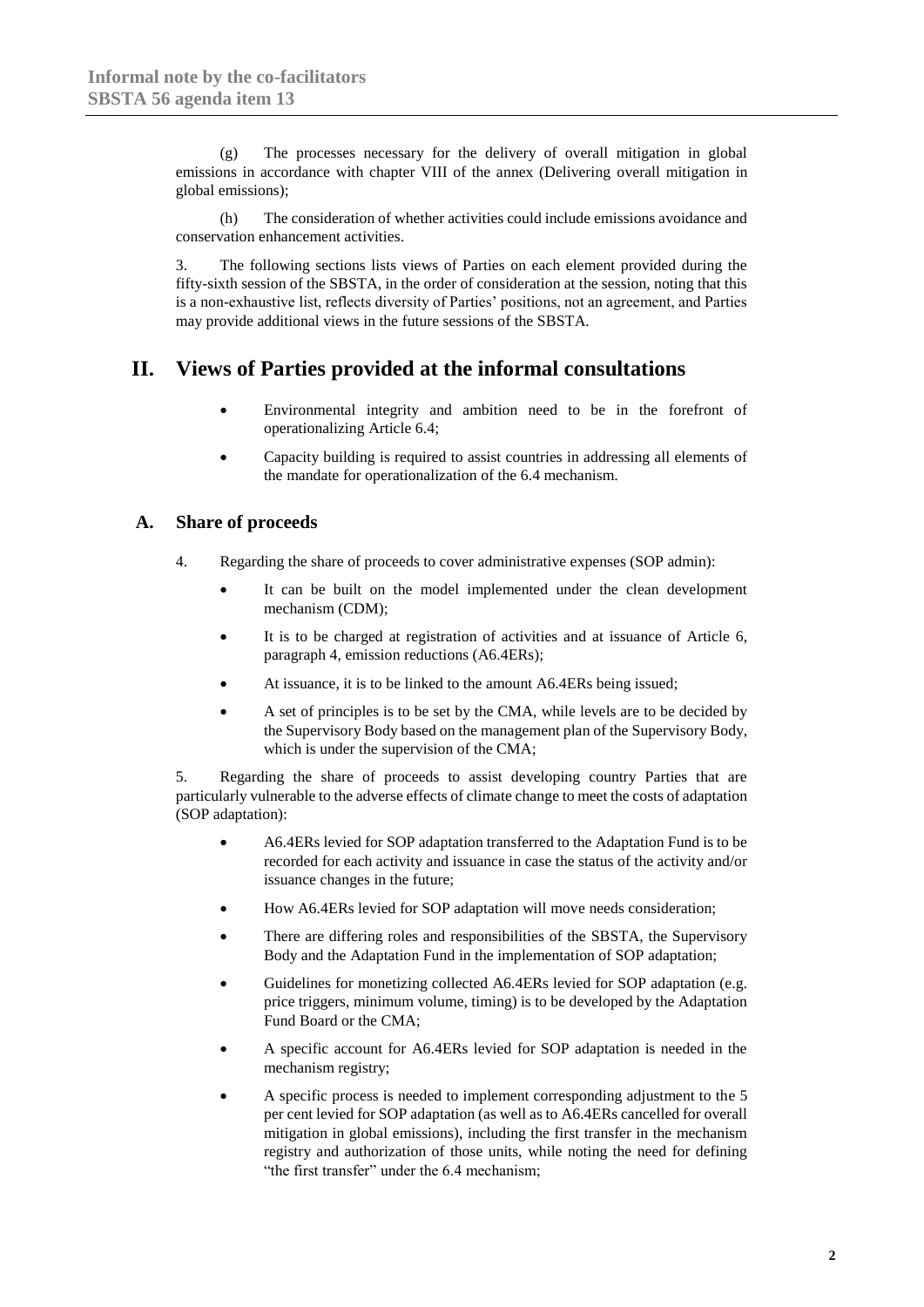- 5 per cent levy of issued A6.4ERs for SOP adaptation is mandatory for all activities and is always accompanied by corresponding adjustment;
- A process is needed for the functioning of the pending accounts for SOP adaptation;
- The fee charged at registration or at issuance should cover both SOP admin and SOP adaptation, while needing to determine the proportion of SOP adaptation in the fee (e.g. 20 or 30 per cent);
- It can start with the CDM model with the allocation between SOP admin and SOP adaptation;
- A periodic contribution from the remaining funds received from the share of proceeds for administrative expenses is to be made based on reviews conducted every two, three or five years;
- A periodic contribution from the remaining funds received from the share of proceeds for administrative expenses is to be aligned with the review of the implementation of the share of proceeds that is to be conducted by the Supervisory Body in accordance with decision 3/CMA.3, paragraph 8 (i.e. no later than 2026 and every five years thereafter);
- Sufficient period of time is needed for the mechanism established by Article 6, paragraph 4, (the 6.4 mechanism) becomes self-financing so that the status of the remaining funds is to be reviewed for a periodic contribution from the remaining funds received from the share of proceeds for administrative expenses.
- 6. Regarding overarching issues on the share of proceeds:
	- Learning from the experience under the CDM may be useful;
	- Differing roles of, and division of labour between, the SBSTA and the Supervisory Body need to be maintained to avoid duplication and for timely response from the Supervisory Body to changing conditions;
	- Clarity is needed on who makes the revision of SOP and at what frequency;
	- It is useful to clarify how the process will work in practice (e.g. how to deduct A6.4ERs for SOP adaptation).

#### **B. Overall mitigation in global emissions**

- 7. Regarding the processes to effect overall mitigation in global emissions (OMGE):
	- OMGE applies to both authorized and unauthorized A6.4ERs;
	- Application of corresponding adjustment to A6.4ERs cancelled for OMGE depends on whether the underlying issued A6.4ERs are authorized for use towards NDCs or other international mitigation purposes, as it is not mandatory if A6.4ERs are not authorized;
	- If the first transfer is the trigger of corresponding adjustment, corresponding adjustment is not applicable to OMGE;
	- The first transfer means a corresponding adjustment for OMGE in accordance with paragraphs 58 and 59 of the 6.4 RMP, and all A6.4ERs cancelled for OMGE require a corresponding adjustment;
	- Process related to first transfer of A6.4ERs needs elaboration, including the need for holding account, pending account and OMGE account;
	- First transfer may be defined as contained in decision 2/CMA.3: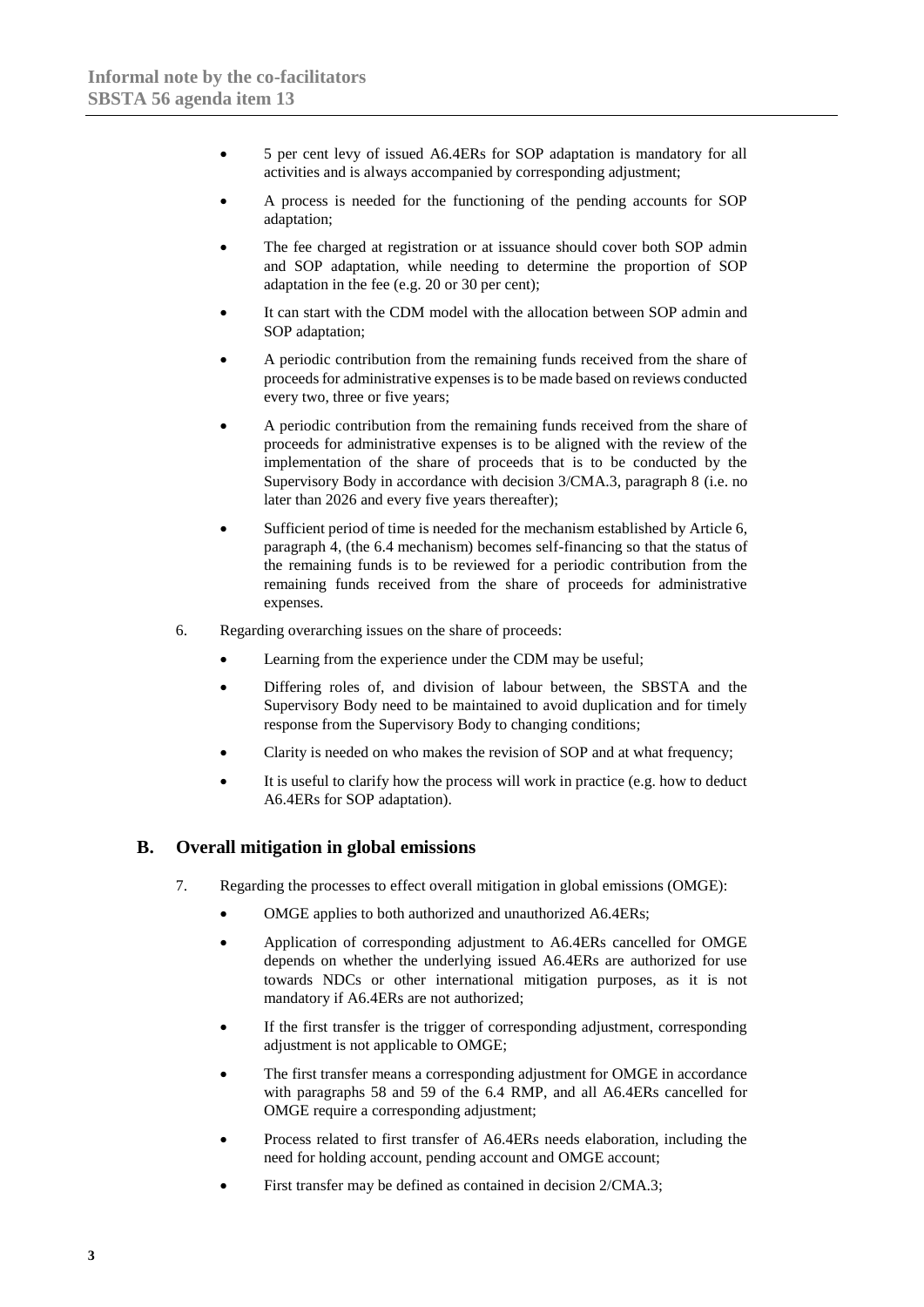- Process to implement corresponding adjustment needs elaboration (e.g. holding account and tracking of such A6.4ERs, relation to host Party's authorization);
- Process for activity participants to request for more than 2 per cent for OMGE can be considered;
- Additional OMGE over 2 per cent may be effected through voluntary cancellation for the purpose of OMGE as provided for in decision 3/CMA.3, annex, paragraph 70;
- OMGE is to be applied to certified emission reductions (CERs) that are transferred to the mechanism registry for use for the first and first updated nationally determined contributions (NDCs);
- OMGE is not to be applied to CERs that are transferred to the mechanism registry for use for the first and first updated NDCs;
- The Supervisory Body may be requested to annually report the amount of A6.4ERs cancelled for OMGE.

### **C. Transition of CDM activities to the 6.4 mechanism**

- 8. Regarding principles:
	- Clarity is needed on the transition process to assist the expedited operationalization of the 6.4 mechanism;
	- The transition process is to facilitate streamlined, simplified, quick and smooth transition of activities;
	- The rules, modalities and procedures for the 6.4 mechanism (6.4 RMP) apply to the transitioned activities, including corresponding adjustment;
	- All of the 6.4 RMP must apply to all activities that request transition;
	- All of the 6.4 RMP apply to transitioned activities; including on baselines and additionality as soon as the 6.4 methodologies are applied;
	- As there is a clear guideline for CDM activity transition, it is to be a priority for the Supervisory Body;
	- Clarity is needed as to which rules of the 6.4 RMP apply and which rules do not apply to the activities that transition, in particular relevant chapters and paragraphs, including the exception referred to in paragraph 73(d) of the 6.4 RMP;
	- Environmental integrity and ambition need to be in the forefront of operationalizing Article 6.4;
	- Transitioning of activities is to assist NDC enhancement processes;
	- The work of the SBSTA and the Supervisory Body is to be conducted in tandem.
- 9. Regarding the process for transition of activities:
	- Transitioned activities may, but are not required to, continue to apply CDM methodologies until the renewal of the current crediting period, therefore clarity is needed for situations where Parties that do not wish to apply existing CDM methodologies for transitioned activities;
	- Until 31 December 2025 or the end of the current crediting period, if a transitioning CDM activity does not wish to apply its existing CDM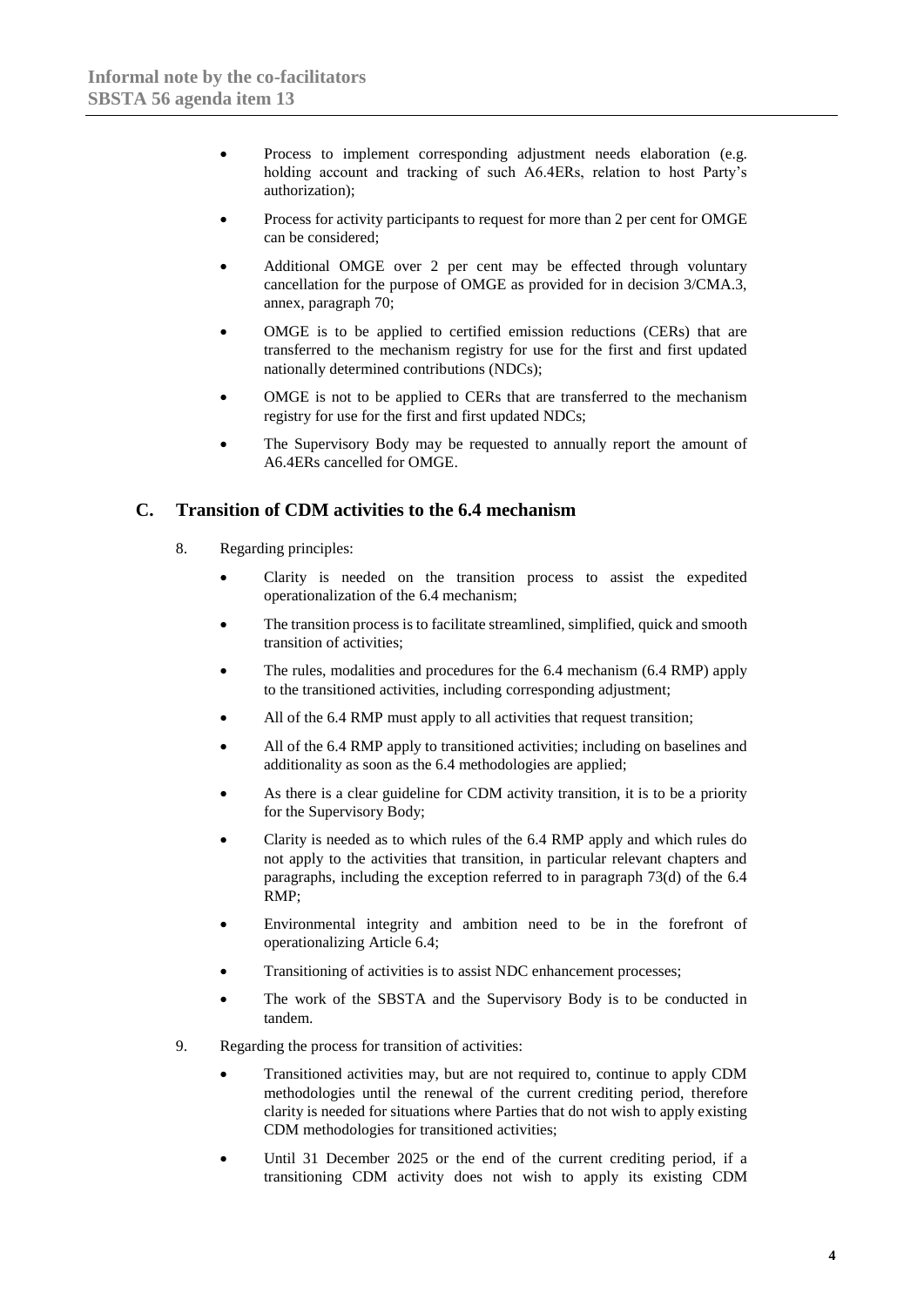methodology or its current crediting period ends, the activity must comply with all rules in the 6.4 RMP;

- Clarity is needed on the length of the crediting period of transitioned activities, including the crediting period of the provisional cases under the temporary measures operated by the CDM Executive Board;
- No additional rules and requirements are needed regarding crediting period for transitioned activities;
- Transition process needs to be expedited and taken up immediately by the Supervisory Body so that no project participants miss the deadline that was established in the 6.4 RMP;
- Clarity is needed on the processes and timeline for submission by project participants of transition requests, approval of such requests by host Parties and actions by the Supervisory Body and the CDM Executive Board upon receipt of requests, including deregistration of the activity from the CDM, public availability of host Party approval and Supervisory Body acceptance, identification of when the application of the CDM methodology will cease;
- A transition request template or form is to be developed by the Supervisory Body;
- Clarity is needed on how to address the difference in the rates of SOP adaptation between the CDM and the 6.4 mechanism (2% versus 5%) and whether OMGE applies to transitioned activities;
- SOP and OMGE apply to transitioned CDM activities in accordance with paragraph 73(c) of the 6.4 RMP;
- Requirements are to be relaxed for projects requesting transition, e.g. no revalidation, flexibility on deadlines for submissions of transition requests or host Party approvals;
- Requirements for projects requesting transition contained in the 6.4 RMP, including on clearly defined deadlines, are not be relaxed;
- Clarity is needed whether 6.4 DOE accreditation includes both CDM and 6.4 activity design and methodologies within the verification scope that is applicable through 31 December 2025;
- No specific requirements or process are needed for the provisional cases;
- The Supervisory Body is to confirm deregistration of the CDM activity before registering under the 6.4 mechanism;
- Deregistration of the CDM activity is only to be taken after the transition of the activity is completed;
- Approval and authorization by the host Party may include conditions on crediting period, methodologies and issuance of A6.4ERs for a portion of emission reductions;
- More clarity is needed on the workflow to give project participants more certainty;
- A simplified approval letter of host Parties is to be considered, e.g. a single letter covering multiple activities;
- Assessment could be automated for new checks on limited elements:
- Clarity is needed on how the SOP admin already paid at registration under the CDM is dealt with for transitioning activities.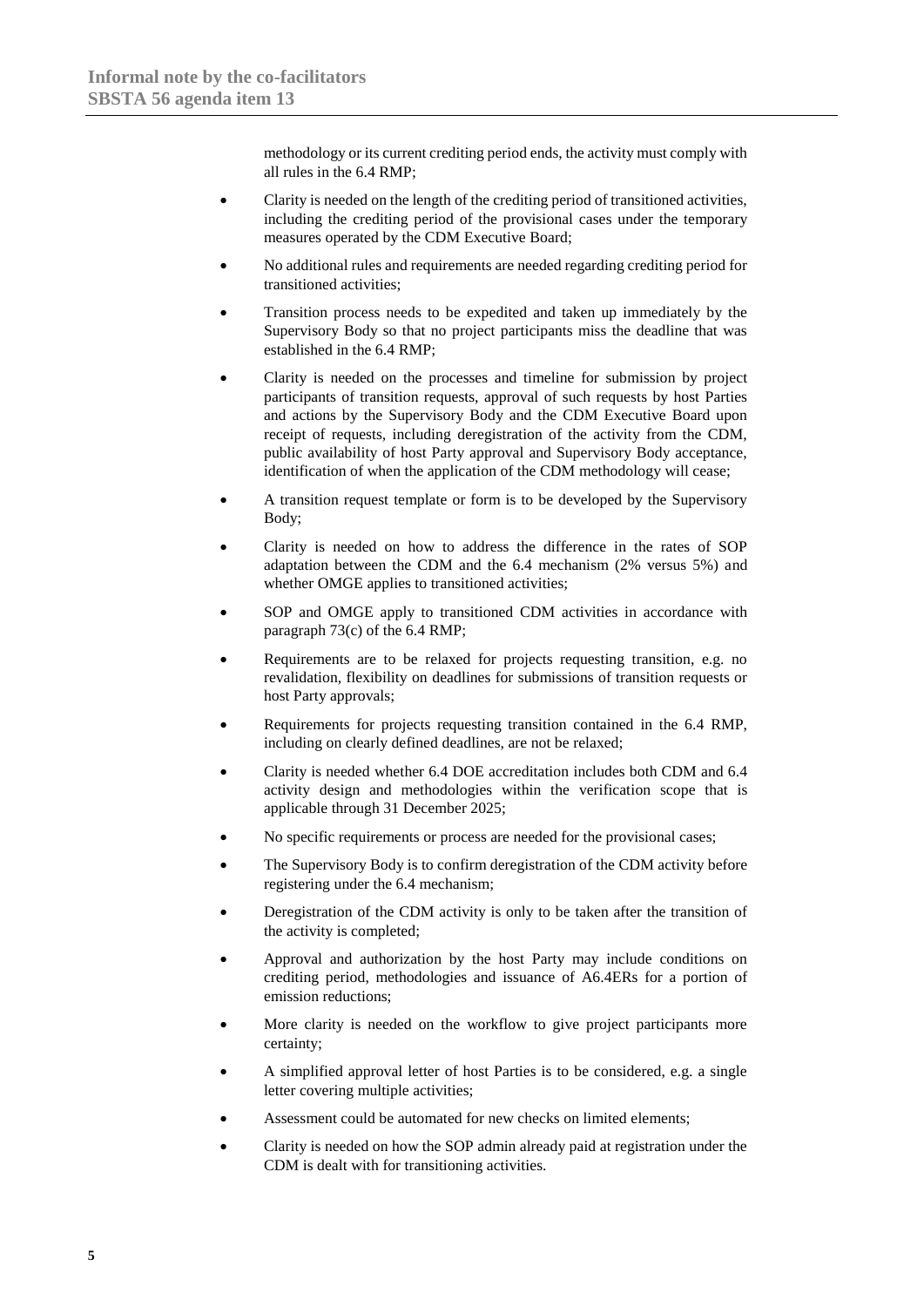10. Regarding an expedited transition process for small-scale CDM project activities and CDM programmes of activities:

- Clarity is needed on the meaning of an expedited transition process and what processes could be expedited (e.g. validation of methodologies, verification);
- Expedited process could mean skipping the line upon communication of approval by the host Party;
- Process is to be expedited without skipping the national approval process;
- Priority is to be given to recently registered small-scale activities as well as activities that avoid locking in levels of emissions, technologies and carbon intensive practices.

### **D. Reporting by host Parties on 6.4 activities and A6.4ERs issued for them**

- 11. General views:
	- Transparency is the bedrock of a well-functioning market mechanism and reporting requirement form a key element of transparency;
	- Reporting by host Parties includes reporting or indications that are specified in the 6.4 RMP including where there are overlaps;
	- This element is not about renegotiating the role of Article 6.2 guidance in the 6.4 mechanism's implementation for Parties that authorize the use of and account for ITMOs in respect of A6.4ERs.
- 12. Regarding avoiding duplication of reporting information:
	- The focus is to be on what adds value to the transparency of the system and not to impose additional and duplicating reporting requirements;
	- Under the 6.4 mechanism, relevant information is highly centralized, therefore clarity is needed on what is relevant information for reporting by Parties;
	- More requirements in addition to already comprehensive reporting requirements are not needed;
	- Unnecessary duplication of reporting requirements is to be avoided in order not to overburden Parties, considering the capacity of host countries;
	- Public information is to be available on 6.4 activities and A6.4ERs issued for those activities, also there are requirements under 6.2 regarding the information that DNAs will have to provide when approving activities and issuing A6.4ERs to be used as ITMOs.
- 13. Regarding the linkages with the 6.2 reporting:
	- Simplified process for reporting of 6.4 activities is needed if they are subject to reporting under 6.2;
	- 6.4 and 6.2 reporting cannot be identical, therefore the focus is to capture corresponding adjustment;
	- Applying entire 6.2 reporting burden for 6.4 activities and A6.4ERs is to be avoided;
	- There are not many overlaps in 6.2 and 6.4 reporting, as 6.4 reporting is on the activity level information, whereas 6.2 reporting is on the Party-level information;
	- When a Party authorises A6.4ERs for use towards achievement of NDCs and/or for other international mitigation purposes, this triggers 6.2 reporting requirements and 6.2 guidance will be applied;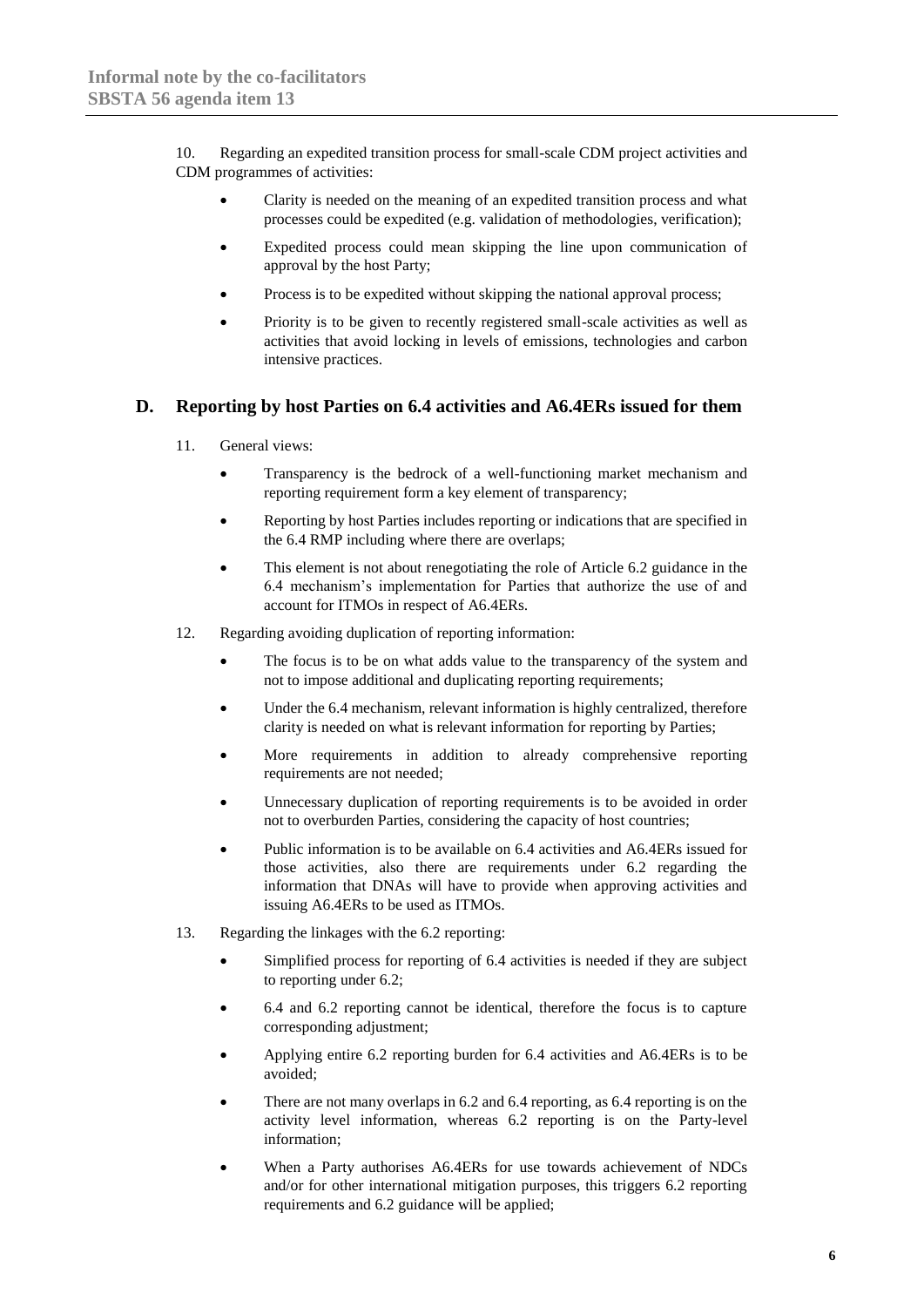- There is no link to the Article 6 database as the mechanism registry links to the international registry, but not to the Article 6 database;
- Reporting by host Parties under the 6.4 mechanism needs to be consistent with the 6.2 reporting guidance;
- There is no exemption in 6.2 guidance on reporting of A6.4ERs when authorized as ITMOs;
- Information in the Article 6 database and the Centralized Accounting and Reporting Platform (CARP) is to be detailed and easy to understand on 6.4 activities;
- Detailed quantitative information is to be reported and collected through the mechanism registry, which should be connected to the Article 6 database;
- Annual report to the CMA on the activities under the chapter on recording and tracking of 6.2 guidance is to clearly show quantitative information on the SOP adaptation and mandatory cancellation of A6.4ERs to deliver OMGE and quantitative information on the contribution of resources for adaptation and cancellation of ITMOs to deliver OMGE.
- 14. Regarding indication by host Parties for participating in the 6.4 mechanism:
	- Clarity is needed on what 'indicate' means in the context of reporting:
	- Host Party are to submit an initial report containing the items of information included in paragraphs 26 and 27 of the RMP;
	- Some of the sections in the initial report could be reported by the host Party and some part could be provided by the Supervisory Body;
	- Identification of any further information in the initial report by the host Party is needed.
- 15. Regarding reporting by host Party pursuant to 6.4 rules:
	- The format of the report such as form, template is to be defined;
	- The report could only focus on the corresponding adjustment related to A6.4ERs;
	- Host Party could provide a report with a summary of its participation in the 6.4 mechanism (e.g. number of activities, emission reduction potential of the activities);
	- Reporting of 6.4 activities and A6.4ERs issued will fall under the governance of the Supervisory Body;
	- Qualitative and quantitative information could help facilitate efficient reporting of host Parties applying 6.2 guidance in respect of their 6.4 activities;
	- In case quantitative information on 6.4 activities is generated and reported, the link of 6.4 reporting to the international registry could be developed by the secretariat or the Supervisory Body;
	- The Supervisory Body or the secretariat could develop pre-filled/standardized responses as a starting point for Parties to report;
	- Timing for indication of elements in paragraph 26 of the RMP as participation requirements of host Parties, the necessity for a template for such indication, and how to update them, as well as the same for optional national arrangements as per paragraph 27 of the RMP, and their public availability, may need to be determined.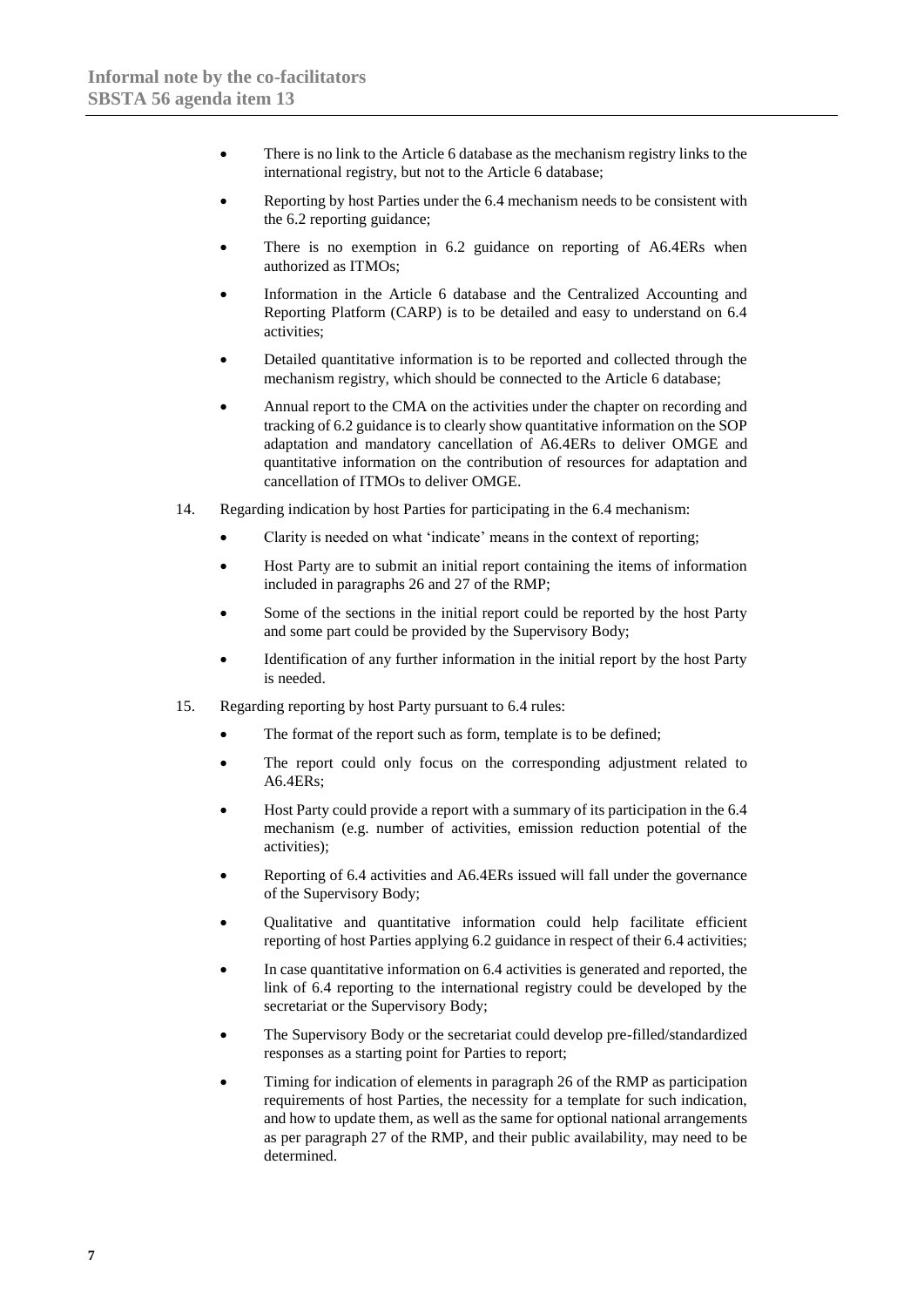### **E. The mechanism registry**

- 16. Regarding the operation of the mechanism registry:
	- The focus of consideration by the SBSTA should be on new elements compared to the CDM registry, for example, how to connect the mechanism registry with the 6.2 registries;
	- The mandate to the SBSTA is about the guidance on the operation of the mechanism registry, therefore designing of the mechanism registry is to be mandated to the Supervisory Body, which should be based on the best practice;
	- Clarity is needed on the division of labour between the SBSTA and the Supervisory Body;
	- It needs to build on, and learn from the experience in, the CDM registry and other existing registries;
	- Significant difference from the CDM registry includes functions for SOP adaptation and OMGE;
	- There is a need for an international registry to be up and running as the mechanism registry should connect to it;
	- It has links to national or international registries for cooperative approaches under Article 6, paragraph 2 (6.2 registries) and the CDM registry, therefore needs to be considered under an overall programme covering all these registries as an integrated infrastructure;
	- It may be a registry system with optional links to national registries without necessitating holding and transfer of units across registries or may be an integrated system where Parties have accounts and sub-accounts therein;
	- It can learn from the best practice of ICAO-CORSIA;
	- There is no consensus that ICAO-CORSIA applies the best practice;
	- What is the best practice is to be determined by the SBSTA/CMA;
	- Technical standards and compatibility with linked registries need to be considered;
	- Maintaining the information on activities and issuing identifiers of A6.4ERs will be among the required functions of the mechanism registry;
	- The mechanism registry does not deal with trading of units;
	- The mechanism registry is to identify the vintage of mitigation for each A6.4ER;
	- The mechanism registry needs accounts relating to SOP adaptation and OMGE;
	- The necessity of accounts for participating private entities needs to be assessed;
	- The 6.4 RMP already defines account types to be contained in the mechanism registry, hence what is needed to consider is how they function;
	- What need to be decided include: serial number rules for A6.4ERs; security measures; auditing procedure; and public availability of information contained in the mechanism registry;
	- Where to compile Parties' information needs to be considered:
	- A public webpage may be maintained to provide a summary of activities and A6.4ERs for each Party;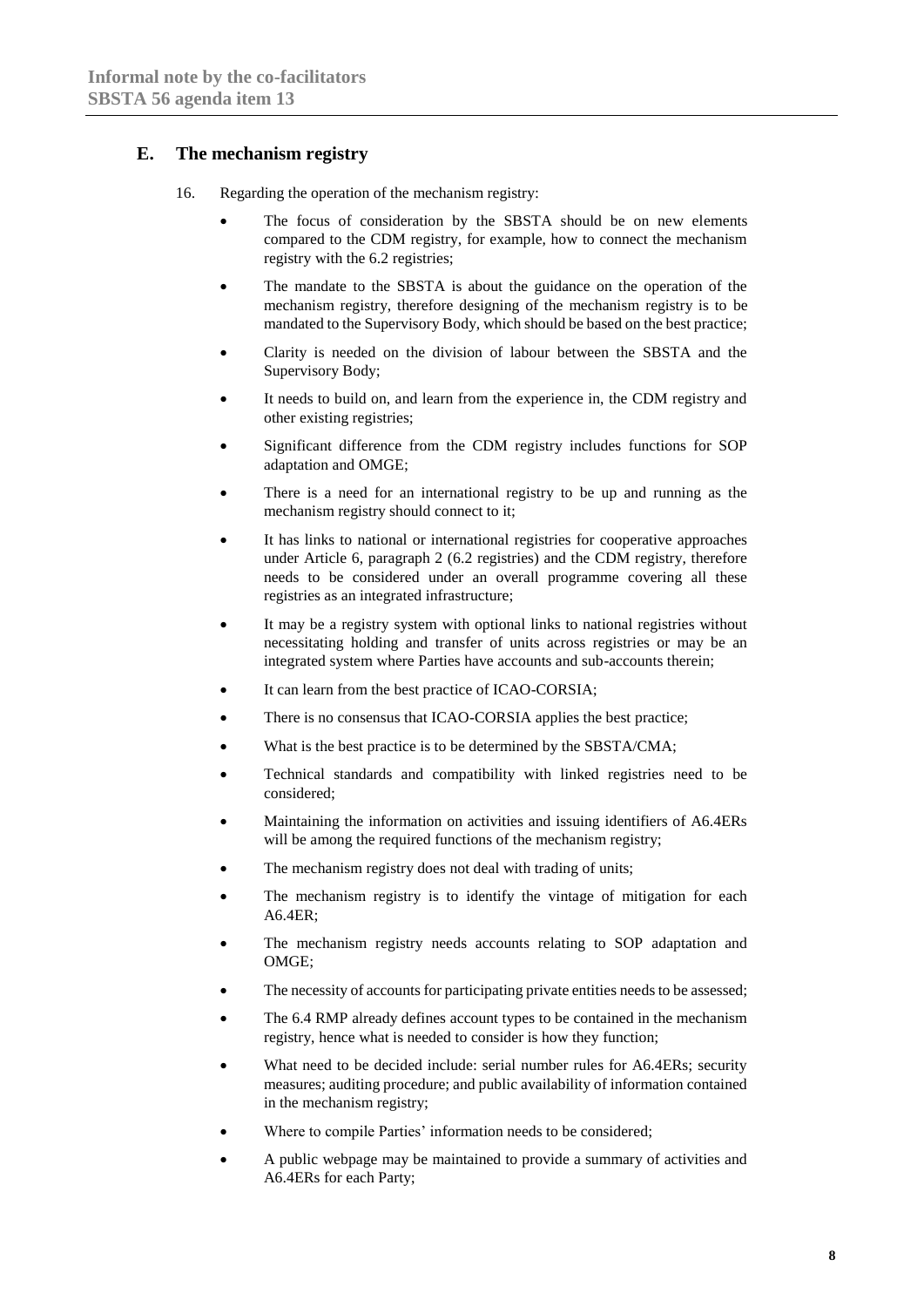- Specific process for issuing A6.4ERs and the timing of authorization and corresponding adjustment by host Parties needs elaboration, in particular on effecting the first transfer and forwarding as separate steps;
- Possible gaps between the responsibilities of host Parties and the Supervisory Body in relation to national authorization needs reviewing;
- Procedure to issue and cancel A6.4ERs can draw on experience under the CDM;
- Cancellation of A6.4ERs for OMGE and deduction and transfer A6.4ERs for SOP adaptation are clearly required functions of the mechanism registry;
- The mechanism registry can learn from the process for voluntary cancellation in the CDM registry.

### **F. National arrangements**

17. Regarding further responsibilities of the Supervisory Body and of host Parties of 6.4 activities in order for host Parties to elaborate and apply national arrangements:

- It might be premature to consider this element before the centralized system supervised by the Supervisory Body is established;
- Operationalization of the 6.4 mechanism needs to be prioritized;
- It needs to be addressed under the capacity building programme so that host Parties can be ready for applying national arrangements, by starting with a pilot programme;
- It needs to be taken into account that different Parties have different starting points in particular developing country Parties;
- Review of possible gaps in the 6.4 RMP with respect to the responsibilities of Parties and the Supervisory Body is needed.

#### **G. Emission avoidance and conservation enhancement activities**

- 18. Regarding the definitions and concepts:
	- Clarity is needed on the concept of avoidance and conservation enhancement as they are not officially defined under UNFCCC or IPCC;
	- Clarity is needed on why the term "avoidance" is needed;
	- Clarity is needed on the issue of permanence;
	- Clarity is needed from the Supervisory Body on the issue of baselines, additionality, permanence, leakage, etc;
	- Emission avoidance includes emissions that are displaced or avoided through non-greenhouse gas emitting technologies or avoided emissions from planned fossil fuel-based projects/facilities for energy generation, transport, industries or land-use change from forest to agriculture;
	- Emission avoidance does not include emission reductions or removals activities (e.g. transition to renewable energy, REDD+) which are defined as mitigation activities under IPCC.

19. Regarding the eligibility of emission avoidance and conservation enhancement activities:

• It is important to include emission avoidance as eligible activities;